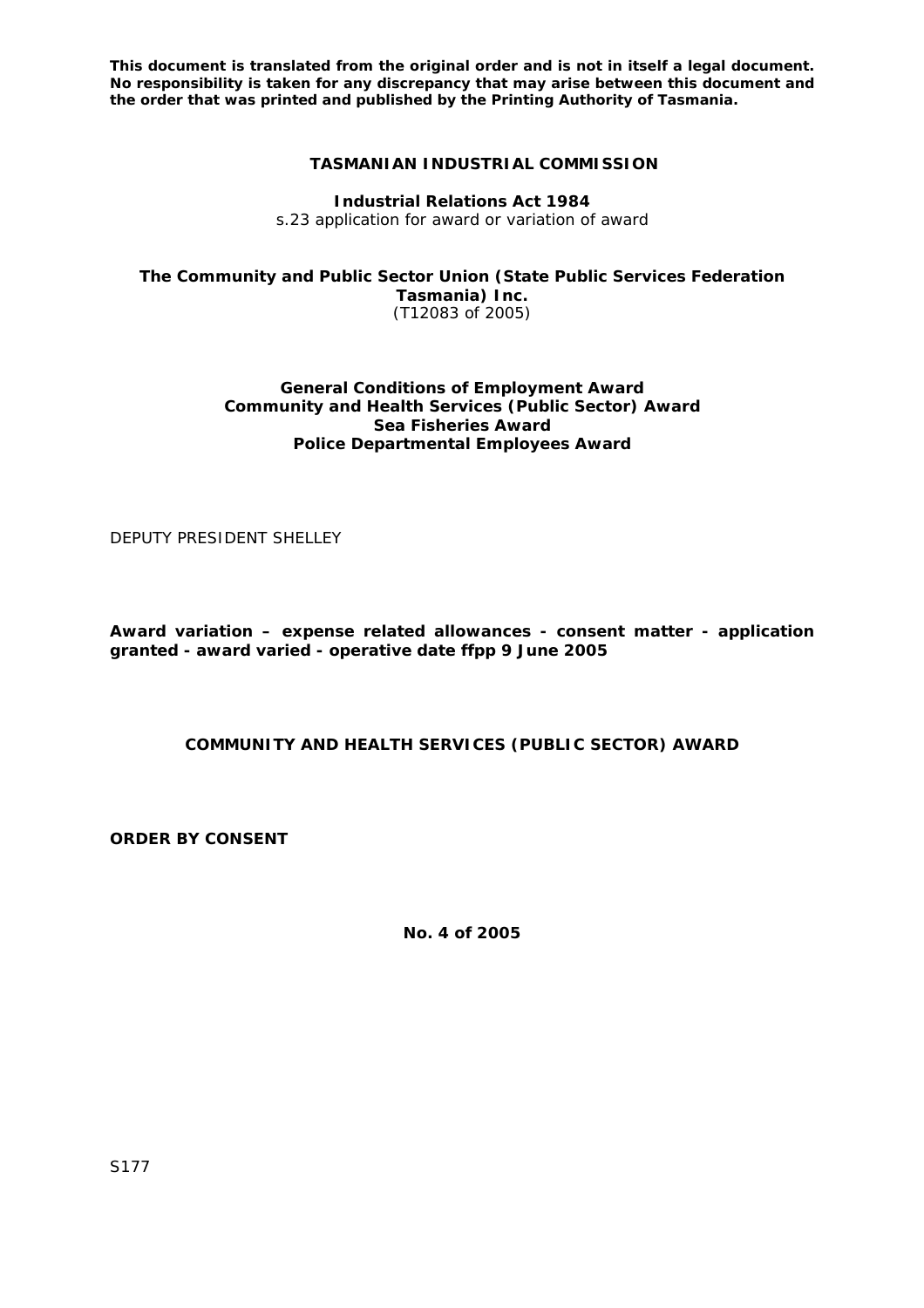THE **COMMUNITY AND HEALTH SERVICES (PUBLIC SECTOR) AWARD** IS VARIED IN THE FOLLOWING MANNER:

### **(1) By deleting from Clause 11 – ALLOWANCES subclause (b) – District Allowance and inserting in lieu the following:**

- "(ii) Where an employee is stationed in one or other of the following districts, the employee shall be paid an allowance in accordance with the following rates:
	- (1) Category R Remote locations approved as such by the Tasmanian Industrial Commission including Bass Strait Islands, Maria Island and Bruny Island:

|     |                                                               | Rate per<br>Annum |
|-----|---------------------------------------------------------------|-------------------|
| (A) | Person with dependant relatives residing<br>with the employee | 3059.00           |
| (B) | Other (no dependants)                                         | 1529.00           |

(2) Category B – Location under the Commonwealth Taxation Zone B prescription:

|     |                                                               | Rate per<br>Annum |
|-----|---------------------------------------------------------------|-------------------|
| (A) | Person with dependant relatives residing<br>with the employee | 1529.00           |
| (B) | Other (no dependants)                                         | 765.00            |

(3) Category S – Special locations as may be approved by the Tasmanian Industrial Commission

|     |                                                               | Rate per<br>Annum |
|-----|---------------------------------------------------------------|-------------------|
| (A) | Person with dependant relatives residing<br>with the employee | 765.00            |
| (B) | Other (no dependants)                                         | 382.00            |

**PROVIDED** that an employee who has dependants residing with the employee shall be regarded as an employee without dependants if their partner or spouse, of entitlement arising from employment, is in receipt of a district allowance."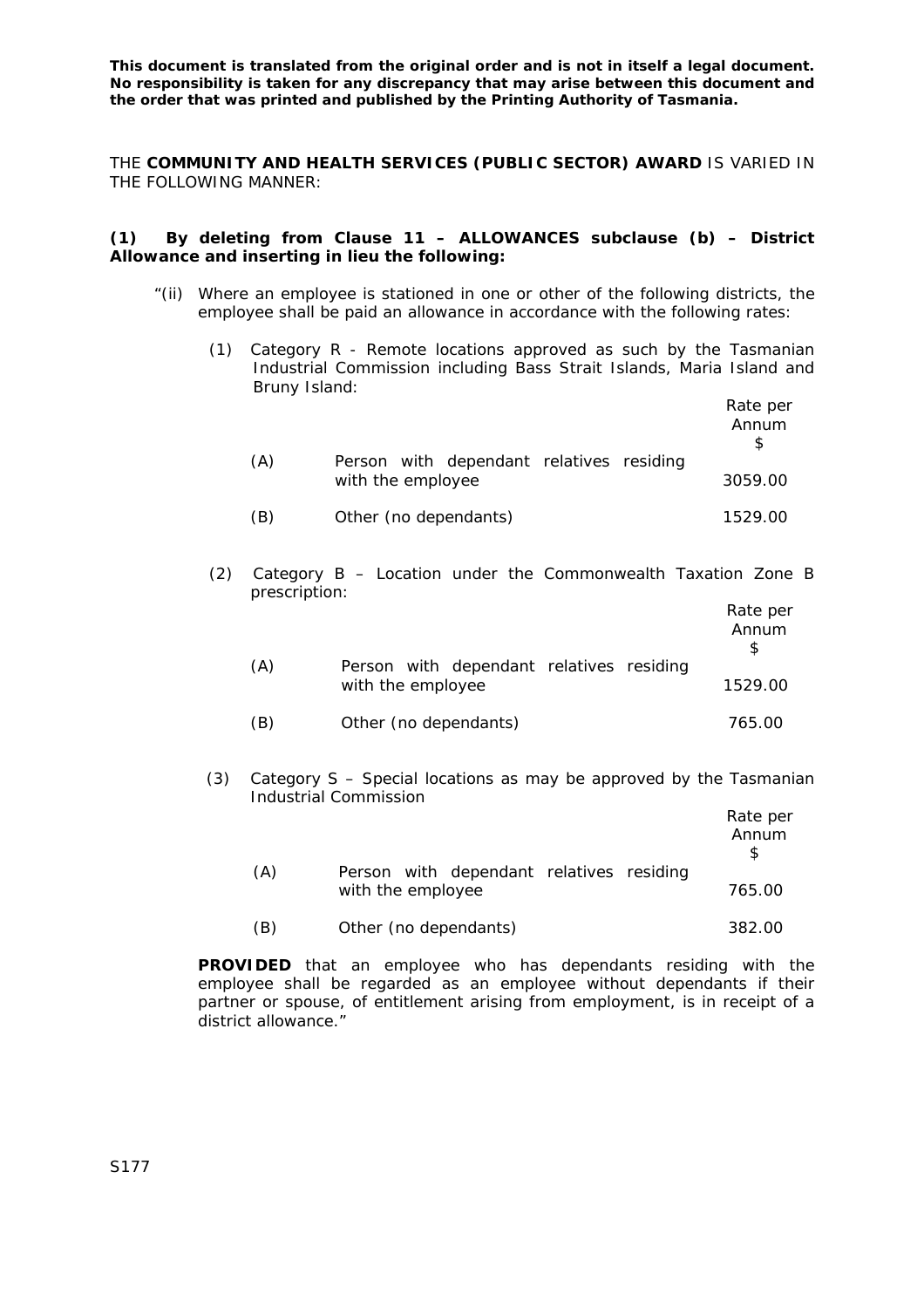### **(2) By deleting from Clause 11 – ALLOWANCES subclause (f) Meal Allowance and inserting in lieu thereof the following:**

- "(f) Meal Allowance
	- (i) Where an employee is required to commence duty at their headquarters not less than one and a half hours before, or to remain on duty for not less than one and a half hours after, the normal hours of duty, and that requirement necessitates the employee obtaining a meal away from home, that employee shall, subject to this paragraph, be paid a meal allowance at the following rate:

| Meal                     | Rate of Allowance |
|--------------------------|-------------------|
| <b>Breakfast</b>         | 9.00              |
| Lunch (or midday meal)   | 9.95              |
| Dinner (or evening meal) | 17.55             |

**PROVIDED** that where an employee who is required to work overtime on a Saturday, Sunday or holiday with pay, has been given prior notice the previous day or earlier, the employee shall not be entitled to the meal allowance BUT where such prior notice has not been given the employee shall attract such payment.

- (ii) Where the duties of an employee require the employee to travel from that employee's headquarters and the employee is more than 60 kilometres at the normal meal break, that employee shall, subject to this paragraph, be paid:
	- (1) in the case of a meal purchased by the employee at any hotel, boarding house, or public eating house, a meal allowance at the following rate:

| Meal                     | Rate of Allowance |
|--------------------------|-------------------|
|                          |                   |
| <b>Breakfast</b>         | 9.00              |
| Lunch (or midday meal)   | 9.95              |
| Dinner (or evening meal) | 17.55             |

(2) in the case of a meal provided by the employee, a meal allowance of \$3.00 for each meal so provided."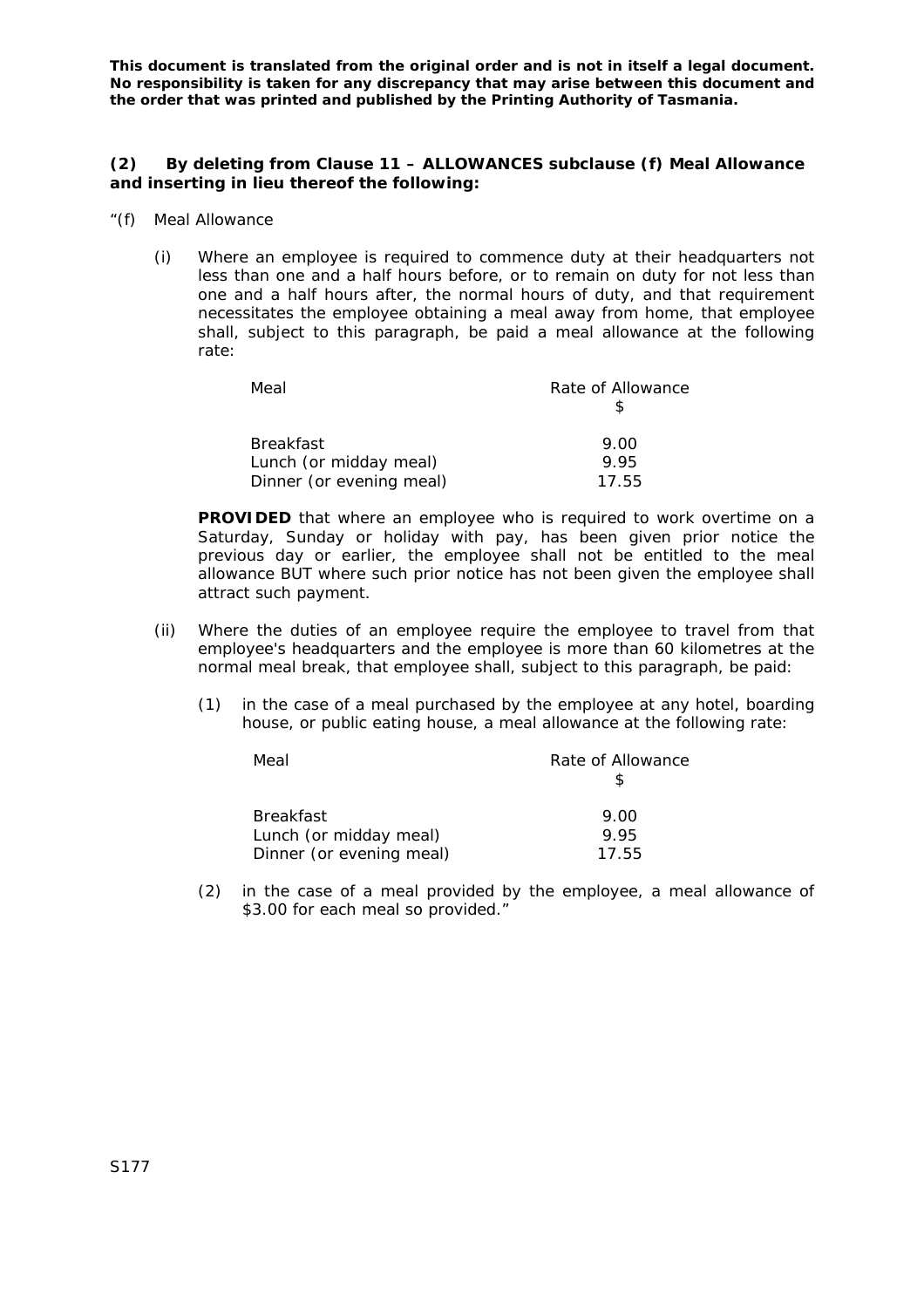#### **(3) By deleting from Clause 11 – ALLOWANCES subclause (g) Training Courses and Conferences Allowance and inserting in lieu thereof the following:**

"(g) Training Courses and Conferences Allowance

An employee who is required or is authorised to attend either a training course, conference or other similar function where full accommodation (including meals) is provided at no extra cost to such employee, he/she shall be paid an allowance for incidental expenses for each day of such attendance at the rate of:

|      |                    | Rate per Day |
|------|--------------------|--------------|
|      |                    |              |
| (i)  | Within this State  | 995          |
| (ii) | Outside this State | 22.50"       |

#### **(4) By deleting from Clause 11 – ALLOWANCES subclause (h) paragraph (i) and inserting in lieu thereof the following:**

"(i) Employees travelling on duty who are required to remain away from their normal place of residence overnight shall be paid an allowance calculated in accordance with the following components:

| Component                                                                                         | Within<br>Tasmania<br>\$ | Outside<br>Tasmania<br>\$ | Sydney<br>\$ |
|---------------------------------------------------------------------------------------------------|--------------------------|---------------------------|--------------|
| Overnight absence from normal<br>place of residence                                               | 89.00                    | 124.40                    | 145.25       |
| Breakfast (preceding or following<br>an<br>overnight absence) applicable hours<br>7.00am - 8.30am | 14.55                    | 14.55                     | 14.55        |
| Lunch (preceding or following an<br>overnight absence) applicable<br>hours<br>$12.30pm - 2.00pm$  | 12.95                    | 12.95                     | 12.95        |
| Dinner (preceding or following an<br>overnight absence) applicable hours<br>$6.00$ pm - $7.30$ pm | 27.60                    | 27.60                     | 27.60        |

**PROVIDED** that if the employee so wishes, that employee shall be allowed advance payment of the estimated allowance payable for the period of travel in question."